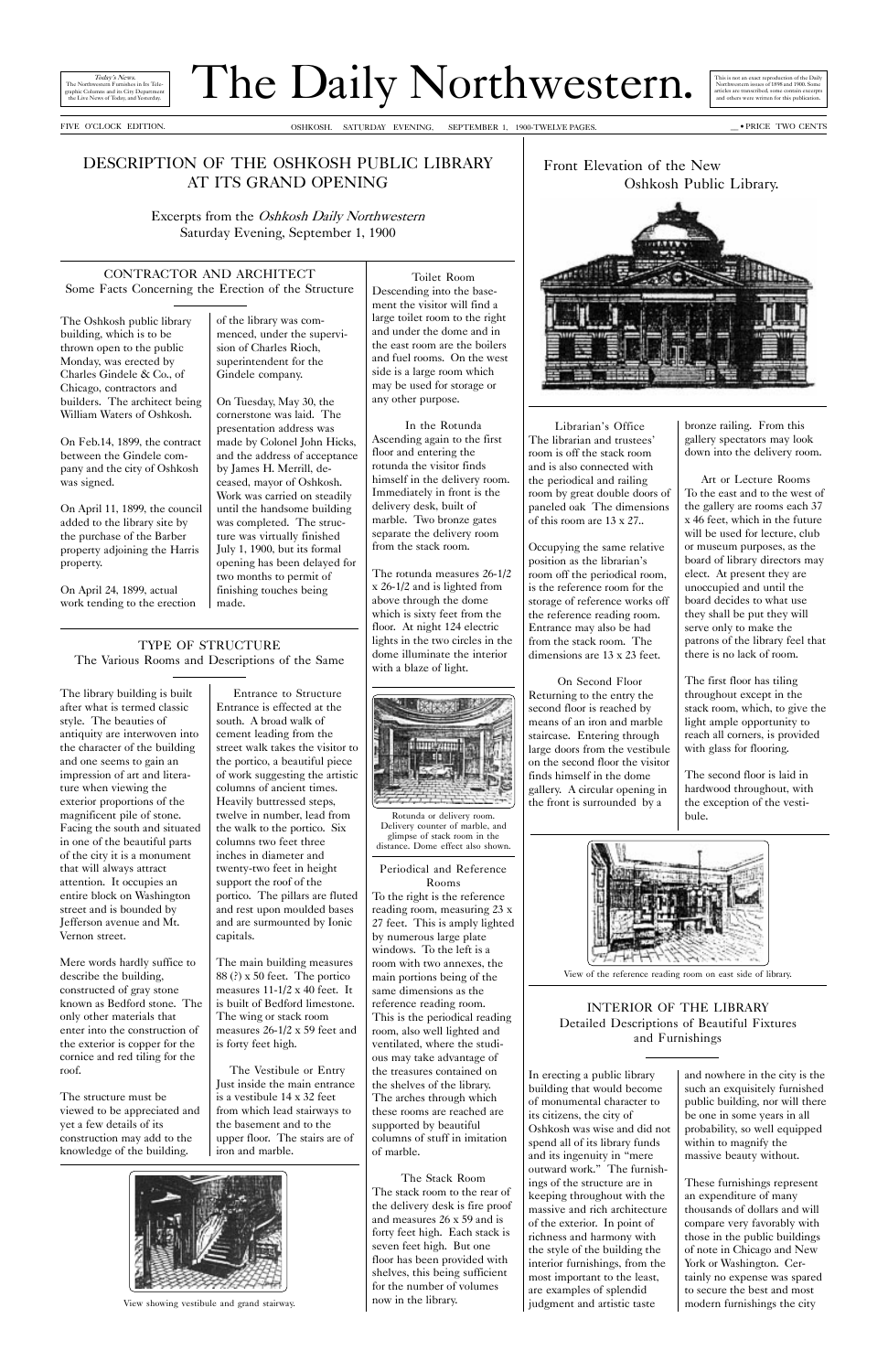could afford and all the time the character of the building was born in mind with the result that scarcely could more perfect harmony of design and color and massive proportion be secured between furnishings and building.

The interior of the library building will prove a delightful revelation to the Oshkosh public and like Aladdin's palace of the fairy tale, will dazzle the sight of the hosts of citizens who do not yet know of the treasures of beauty contained with in the stone and marble structure.

The Marble Work When the library is thrown open for the first time next Monday, the public will not dream it dwelt in marble halls, for it will be a reality. Rich marbles of rare combinations of color, delicate tracery of vein and as highly polished as a plate glass mirror will greet the eye on every side.

Here are to be found pure white marbles that seem almost transparent and there are mottled greens and reds until the visitor is inclined to stop and stand in mute admiration of the effects, especially when the building is ablaze with electric lights from the hundreds of lamps encircling the rotunda and encrusted in the great brass fixtures thought the rooms. The marble work was furnished and placed by the Grant Marble company of Milwaukee.

In the Vestibule The wainscoting in the vestibule and hallway are finished in two colors of gray Tennessee marble, one of the standard marbles of this country. The floors throughout the first floor are laid in large ashlar tiles of the lightest shade of Tennessee marbles.

Delivery Room In the delivery room into which the vestibule opens and which lies between and opens into the reading room on one side and into the periodical room on the other, the richest marbles have been used. In this room are combined two of the handsomest marbles raised in Europe or known to the trade. The St. Baum, used for the die or panel of wainscot, is a product of the quarries of Pourcieux in the arrondissement of Brignollec, France. The Rouge Royale or Royal Red, used in the cap and base, is a product of Belgium, the particular block used in the Oshkosh library having borne the quarry mark of the Villers-de-Gambon quarries.

Other Rooms

The periodical room and the reading room are finished in a uniform tone of white, the marble used being of the well known, but always admired, variety of white Indian quarried in the neighborhood of Carrara, Italy.

In a letter to The Northwestern soon after the completion of the building one of the leading members of the Granite Marble company said: Oshkosh may congratulate herself, we believe, upon the use of so much of this historic and beautiful building material as the architects, Messrs. William Waters & Son, have incorporated into their design and color scheme.



The Stack Room To the book worm, who sees but little of the beauty of the architecture of the building, the modern stack room, where the thousands of volumes will be kept, appeals instantly. The arrangement of this department, considered the most important of all, is sure to be appreciated by the patrons of the library, for the shelves are so situated that the person in search of something good to read but does not know what he wants, may stroll in and out among the shelves, reading the titles of the volumes until he come to some one that tickles his fancy.

By the construction of glass floors and plenty of basement and second floor room beneath and above the main stack room, new stacks can be added as the library grows, until in place of one room, there may be three or four, one above the other, each separated from the one above by a floor of glass that permits of sufficient light to enter. Description of Stacks The stack room is fitted with Library Bureau steel stacks, manufactured by the Library Bureau of Chicago. These stacks are made throughout from steel constructional work, the uprights, or standards, carrying the entire shelving rise from stone and concrete piers covered with steel plates on a level with the basement floor and

extend up through the second floor and are prepared for a future two stories of stack.

The floor work is constructed on the lines of modern building construction and fitted with steel angle irons in frames into which the glass floor plates are securely set in special cement for this purpose. The construction of these angle irons carrying the floor is such as to allow for a ventilation of the stack room around the walls and windows, and to leave a space for the same purpose around each stack so that the stack continues from the basement of the building through from floor to floor in one continuous section until the top of the stack room is reached.

With the single stack room, as at present, the capacity of the library is about 30,000 volumes. With the basement and second floor utilized, the capacity will be from 90,000 to 100,000 volumes.

To the stack uprights, by means of patented mechanical devices, are attached the brackets which carry the shelves and complete the system of absolutely adjustable shelves.

These brackets are cast from a very handsome design and are finished in genuine Bower-Barff finish. The exposed ends of the stacks, that is the ends next to the delivery counter and next to the aisles, have an ornamental pilaster covering the uprights and furnishing a handsome and uniform appearance of individual book cases rather than a solid run of stack work as description of the construction would indicate.

These pilasters, or ornamental facings, are finished in the best finish of electro-plate of copper bronze, giving a bright effect which sets off the clear black of the brackets, and which brings out the character of the ends, as well as showing more clearly the beauty of the Bower-Barff finish.

The Stair Work The stair work, which runs from the basement to the upper floor, is of a handsome design, and is finished in electro-plate of copper bronze, as is the ornamental rail which runs between the pillars back of the delivery counter and on the level with third floor of the stack room. The present stack consists of two tiers of stacks and two floors fitted for the erection of other tiers and other floors in the future. The openings on the second floor are neatly covered for the purpose of temporarily using this space an exhibition room, or for

#### other purpose.

The work throughout is handsome in design, mechanically perfect in detail and following the lines of arrangement almost unanimously called for by library workers. The architect, Wm. Waters, has shown ability not only in the lines of construction in the matter, but has shown a thorough knowledge of the requirements of a library stack room from a librarian's standpoint, and this part of the library, as well as all the other departments, is of the latest and most approved character.

Beautiful Brass Fixtures While all the furnishings are proportionately excellent, the massive combination of gas and electric light fixtures throughout the building are especially admired for their beauty and unique design. The massive cluster of brass work in the chandeliers are wrought in heavy style to correspond with the architecture and yet are graceful and strikingly ornamental. The contract price was \$2,425.

The fixtures to be appreciated should be seen as no description can do them justice. The design is on the classic order and in strict harmony with the architectural style of the building; while an abundance of casting and extra heavy tubing is used in the construction, which necessarily makes them very heavy and massive. They are so designed that in every way they are the perfection of grace and beauty.

The treatment of the metal as to the finish is that which is known as old brass, a finish particularly adapted for the style of the fixture and in keeping with the finish of the hardware.



The glassware used to decorate the fixtures is what is known as alabaster, which has the tendency to subdue the harsh rays of the electric lamp and give a soft and mellow light which is not trying to the eye and yet is perfectly clear.

The W. C. Vosburgh Manufacturing Co. of Brooklyn which furnished the fixtures has wide reputation and is

one of the oldest and largest manufacturers of fixtures in the country. Some of the buildings furnished by the company are the beautiful temple of Modern Woodmen of America in Rock Island, Ill. which is one of the handsomest buildings in the west; the Westminster Presbyterian church in Minneapolis, Minn., a church costing \$175,00; the fine Congregational church in Galesburg, Ill.; library buildings in Michigan City, Ind., Menasha and Appleton, Wis., and Rochester, Minn. (These latter are the latest ones.) Also the handsome Calumet club building in Chicago, and other fine public and private buildings such as court houses and the like.

Decorative Colors The decorative work of the interior will delight the artist and satisfy the fastidious and the credit for the excellence of the decoration is due an Oshkosh decorator, H. M. Harmon. To cheer the visitor from the very start, the walls of the entry where the winding stairway is located and from which swinging doors of oak swing into the rotunda are brilliantly colored in turkey red watercolor. The walls at the upper landing of the stairway on the second floor are likewise in turkey red.

On the first floor the walls of the rotunda, reading room and reference room are colored a sage green, restful to the eye. The trimmings in

these rooms are of marble finish. The walls of the librarians' and directors' room, adjoining the stack room, are finished in buff as is also the reference annex. On the second floor the walls are of this same buff color. The dome of the building is of ivory white.

The woodwork of the interior, consisting of heavy quarter sawed oak and massive panels of the same material is all highly polished in oil and the beautiful grain of the oak is vividly brought out.

Ex-Senator Philetus Sawyer



The Late Marshall Harris

William Waters, Oshkosh